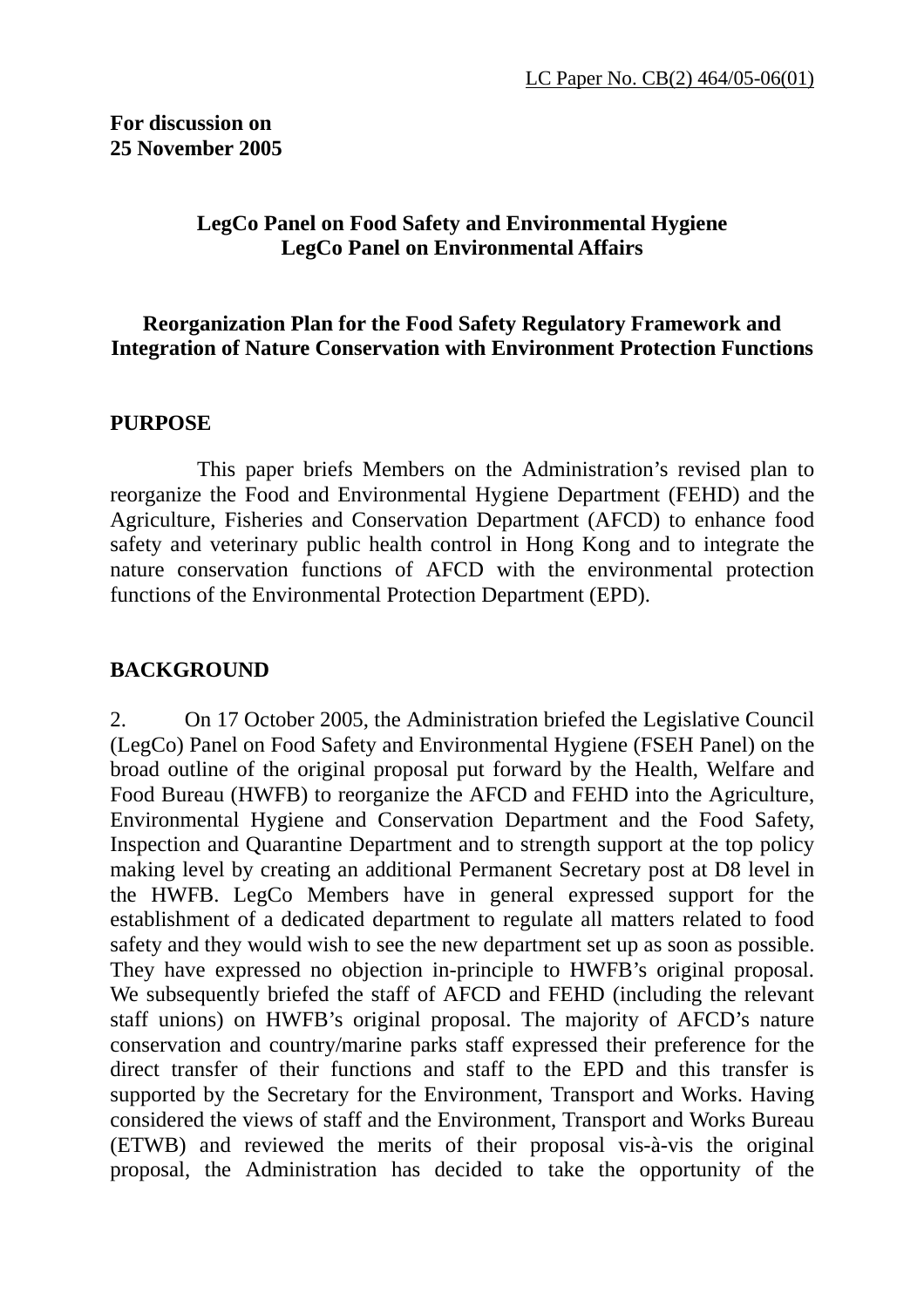reorganization exercise to transfer the nature conservation and country/marine parks functions of AFCD to EPD at the same time. The revised reorganization plan is described in paragraphs 3 to 15 below.

# **THE REVISED PROPOSAL**

# *Reorganizing the Work of AFCD and FEHD on Food Safety, Veterinary Public Health and Related Inspection and Quarantine Matters*

3. We propose that the FEHD and AFCD be reorganized to form the Department of Food Safety, Inspection and Quarantine (DFSIQ) and the Department of Agriculture and Environmental Hygiene (DAEH). FEHD's existing regulatory functions over food, live food animals and poultry, vegetables, fish/seafood, cooked food, food products and slaughterhouse management and AFCD's existing functions over the inspection and quarantine of imported non-food live animals, birds and plants, licensing of livestock and mariculture farms, animal management and welfare, and regulation of pesticides be transferred to the new DFSIQ. This would allow us to pool the scarce professional and expert resources currently scattered in FEHD and AFCD together and enable us to allocate these resources more efficiently and effectively. The new DAEH will take up the operational responsibilities to promote and facilitate the development of agriculture and fisheries activities in Hong Kong and maintain environmental hygiene (including waste collection; management of refuse collection points; littering offences; licensing of food premises; issuing places of public entertainment licenses; hawker control and street management; market management and improvement; cremation and cemetery services; environmental nuisances such as water seepage and pest control, etc.).

4. We would allocate more staff in the new DFSIQ to step up the regulation and inspection of local livestock and poultry farms, vegetable farms and mariculture farms. In order to exercise control at source, we would also set up several special teams with interdisciplinary expertise to step up inspection of registered farms, processing plants and fish ponds in the Mainland and facilitate the same efforts in other countries supplying food to Hong Kong. The new DFSIQ would also enhance their food surveillance efforts at import, wholesale and retail levels to give the public the assurance that food products supplied by the Mainland and overseas countries are safe to consume.

5. As the Mainland is our major supplier of poultry, livestock, aquaculture produce and other foodstuffs, we also place great emphasis on communication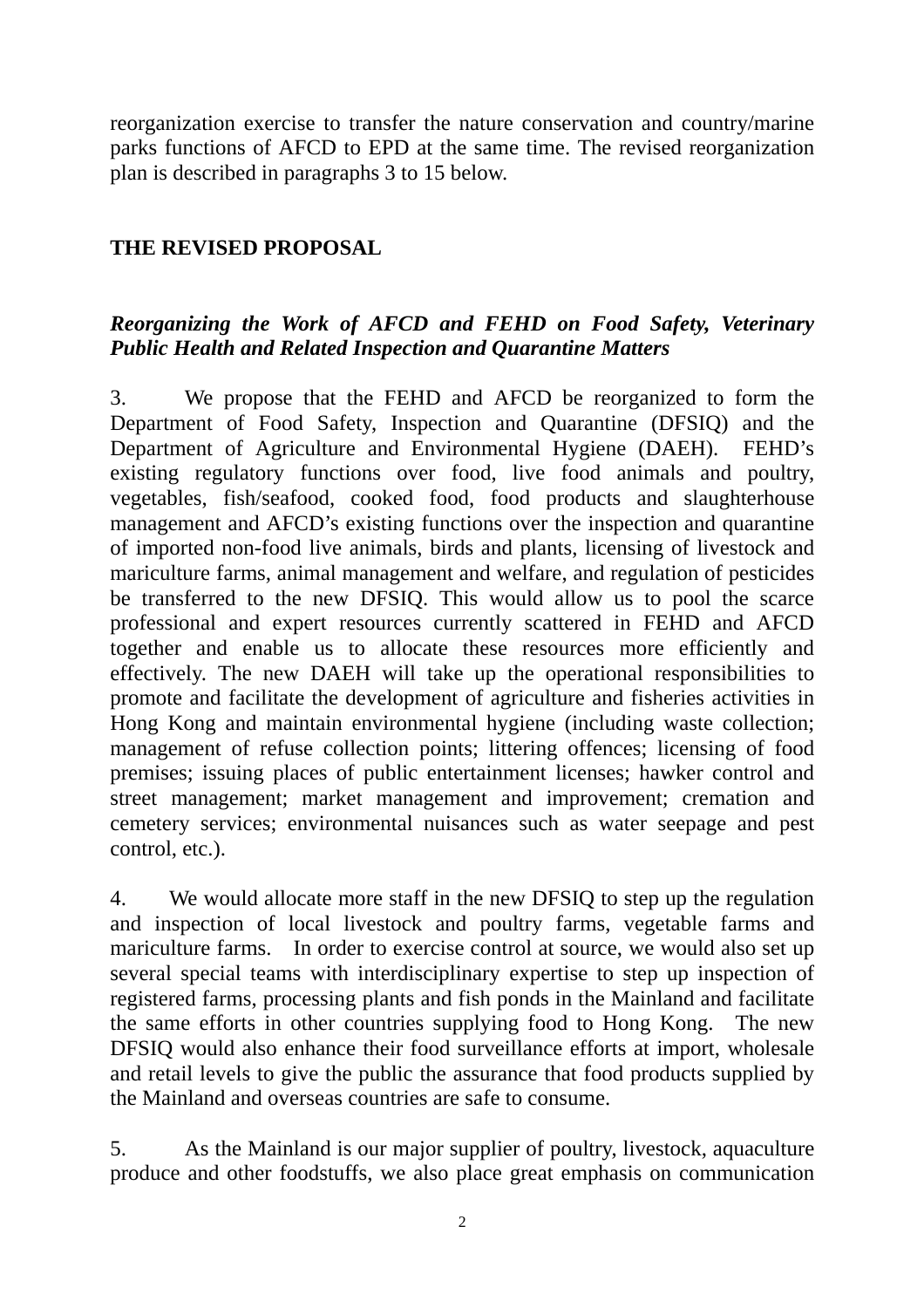with the Mainland on food safety. We have recently signed a new cooperation arrangement with the General Administration of Quality Supervision, Inspection and Quarantine. Under the new cooperation arrangement, we would strengthen source management for inspection and quarantine work, hold discussions on the adoption of uniform procedures, methods and standards for inspection and quarantine across the border and step up enforcement actions against illegal imports and exports. We are in the process of setting up a notification mechanism on food safety with the Guangdong Provincial Government and the Shenzhen Municipal Government to enhance communication on major food incidents, contingency measures as well as other food safety matters that may have cross-border implications.

6. A Centre for Food Safety (CFS) will be established within the DFSIQ and a Controller, CFS post will be created in DFSIQ to oversee the daily operation and management of the CFS, identify objectives and formulate strategies on food safety. The Controller, CFS post would be created by upgrading the existing Deputy Director (Food and Public Health) (DD/FPH) (D3) post in FEHD to D4 level. Since the aim of setting up the CFS is to enhance the existing functions of the local food safety regulatory authorities, the Controller, CFS must have the professional knowledge and experience in public health and food safety, and a good rapport with food safety regulatory authorities in the Mainland and overseas to ensure the smooth operation of the CFS. As the Controller would be entrusted with the task of accomplishing the mission of CFS, which covers a wide range of duties, the Controller needs to possess strong leadership qualities, political acumen and a strategic mind. Moreover, as the Controller will be taking up additional functions and responsibilities in the regulation and licensing of local livestock and mariculture farms (see the job description of the existing DD/FPH and the proposed job description of the new Controller, CFS post at **Annexes 1 and 2** respectively**)**, we propose that the new Controller, CFS post be taken up by a Directorate Officer at D4 level.

7. We further propose to set up five branches under the DFSIQ to undertake matters related to food safety, veterinary public health and related inspection and quarantine matters. These five branches are the Food Surveillance and Control Branch, Risk Assessment and Communication Branch, Licensing and Inspection Branch, Veterinary Public Health and Quarantine Branch, and Strategy and Administration Branch. The Food Surveillance and Control Branch, the Risk Assessment and Communication Branch and the Licensing and Inspection Branch of DFSIQ would be subsumed under the CFS and be managed by the Controller of CFS whilst the Director of DFSIQ would provide necessary steer and direction for the operation of the centre. The Veterinary Public Health and Quarantine Branch would report to the Controller of CFS on food safety related veterinary public health issues. However, on work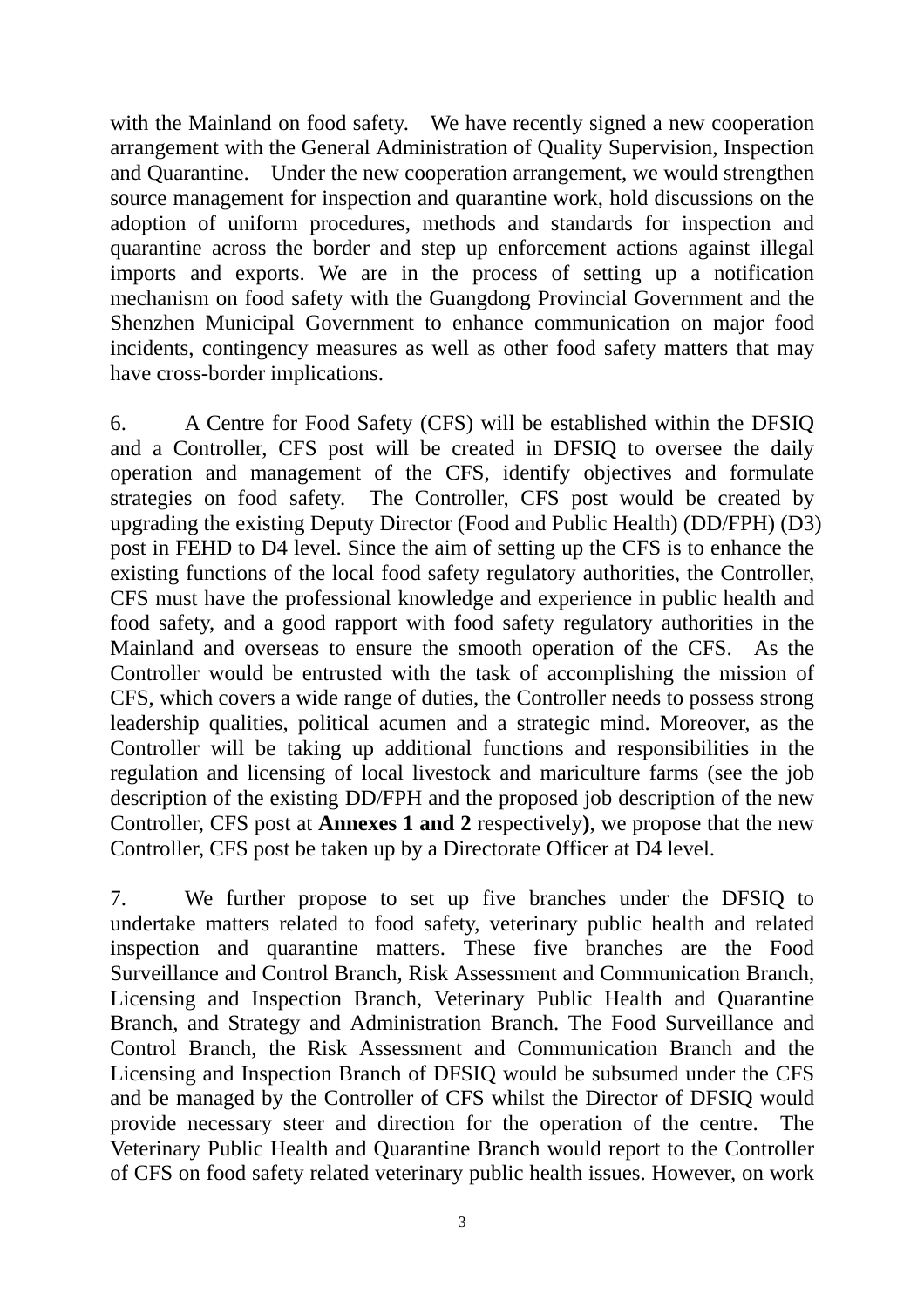related to other veterinary public health issues and on other inspection and quarantine matters, the Veterinary Public Health and Quarantine Branch would report to the Director of DFSIQ directly. The Strategy and Administration Branch would also report to the Director of DFSIQ directly.

8. Since inspection and quarantine work regarding food safety often involve exercising statutory power to make decisions that might have a significant impact on the community (e.g. the decision to suspend the importation of live chickens in case of an avian influenza outbreak), and the Director would also have to communicate and liaise with senior officials of Mainland and overseas food safety and veterinary regulatory authorities and other international organizations, we consider that the post of the Director of DFSIQ should be taken up by a Directorate Officer at D6 level. We expect that the posts in the various branches of the new DFSIQ would be taken up by officers currently serving in FEHD and AFCD. The DFSIQ would also recruit suitable professionals (including veterinarians, medical doctors, various food scientists such as toxicologists and biotechnologists, etc.) to carry out its work according to the need.

9. Some 1 000 odd staff will be transferred from the FEHD and AFCD to the new DFSIQ. A total of 221 additional posts (including one Administrative Officer Staff Grade C (AOSGC) post at D2 level and two Principal Medical Officers (PMO) posts at D1 level) will be created in the new DFSIQ and the Government Laboratory to perform the various enhanced food safety and administrative functions.It is expected that the new DFSIQ would have a total of some 1 200 staff (including a Director at D6 level, a Controller, CFS at D4 level, five Assistant Directors/Consultant/AOSGC at D2 level and two D1 officers). The organization chart of the new DFSIQ is at **Annex 3**. The proposed job descriptions of the additional AOSGC and PMO posts are at **Annexes 4 to 6**.

10. Upon reorganization, the new DAEH would have about 10 770 staff (including a Director ranked at D6 level, two Deputy Directors at D3 level, six Assistant Directors at D2 level, and two D1 officer). Through outsourced contracts, there will be another 8 000 employees working on environmental hygiene functions. The organization chart of the new DAEH is at **Annex 7**.

# *Creating a new Permanent Secretary in HWFB*

11. We have also reviewed the organizational structure at the bureau level to explore ways to better meet the operational needs and improve the effectiveness and efficiency in achieving the policy objectives. At present, the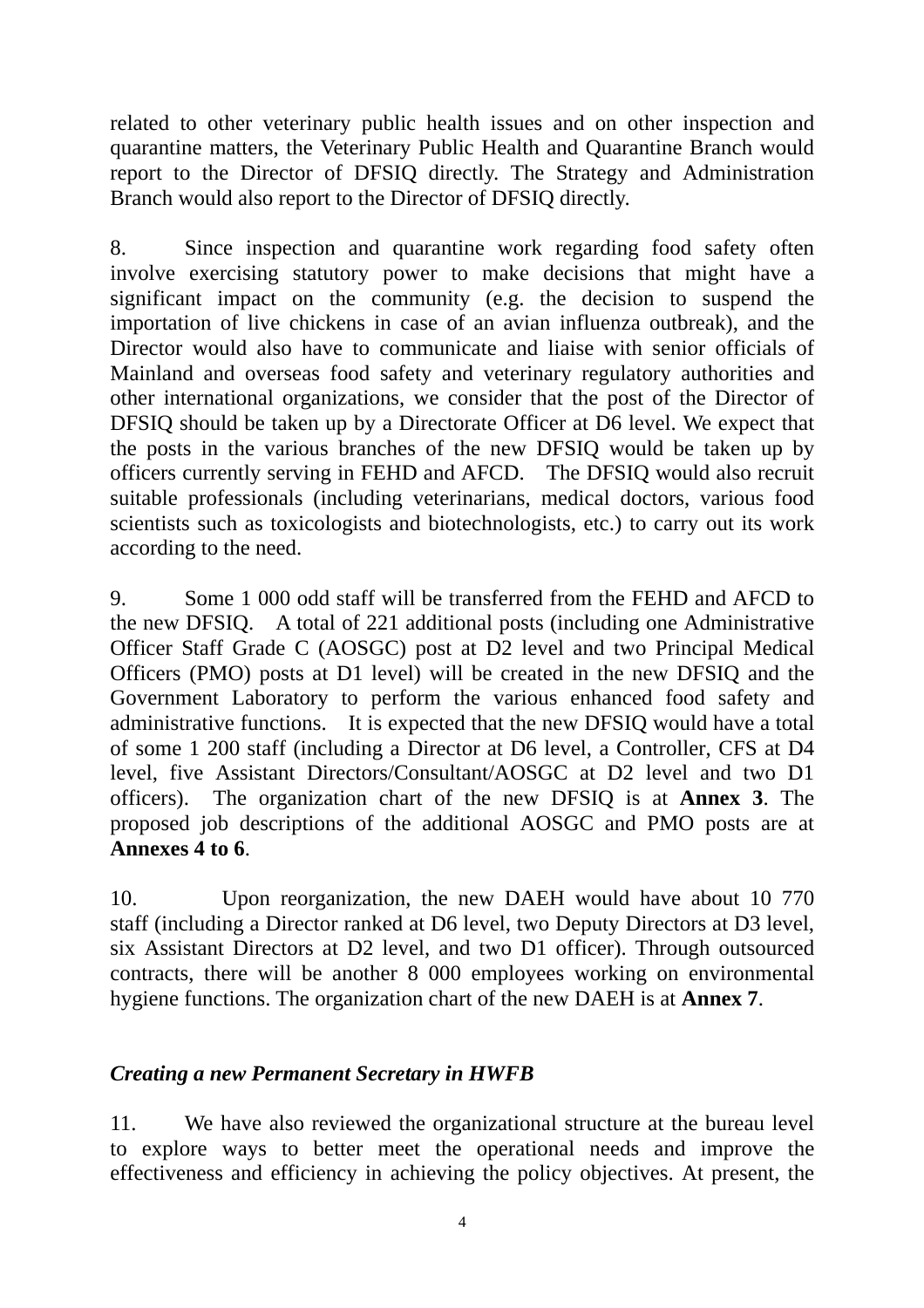HWFB has only one Permanent Secretary at D8 level to assist the Secretary for Health, Welfare and Food to oversee policy areas of very different natures (including medical and health, social welfare, food safety, environmental hygiene and women affairs etc) where use of huge amount of resources is involved. The job description of the existing Permanent Secretary post is at **Annex 8**.

12. The actual operation of the HWFB in the past few years has fully demonstrated that the wide spectrum of policy responsibilities and sheer amount of work is clearly beyond the reasonable demand on one Permanent Secretary. Given that each of HWFB's policy areas deals with important livelihood issues of public concern, and the need to cope with the enhanced functions over food safety of the newly established DFSIQ, it is necessary to strengthen support at the top policy making level. We propose to create an additional post of Permanent Secretary at D8 level responsible for the work on food safety and environmental hygiene, and also management of the newly established DFSIQ and DAEH as well as the Government Laboratory. The existing Permanent Secretary will focus on policy portfolios in respect of medical and health and social welfare. Three additional non-directorate posts will also be created in HWFB to support the work of the new Permanent Secretary. The proposed job descriptions of the two Permanent Secretary posts after reorganization are at **Annexes 9 and 10**. The proposed organization chart of the HWFB upon the creation of an additional Permanent Secretary post is at **Annex 11**. The new Permanent Secretary post, if approved, will put HWFB on par with other multi-department type of bureaux with two Permanent Secretary posts at D8 level, namely the Commerce, Industry and Technology Bureau; Economic Development and Labour Bureau;  $ETWB<sup>1</sup>$ ; Financial Services and the Treasury Bureau; and Housing, Planning and Lands Bureau.

# *Establishment of a Food Standards Committee and Enhancing Communication with Stakeholders*

13. At present, Government advisory committees on food safety mainly include the Advisory Council on Food and Environmental Hygiene formed under the HWFB and the Scientific Committee on Enteric Infections and Foodborne Diseases and Scientific Committee on Emerging and Zoonotic Diseases formed under the Centre for Health Protection. To strengthen the existing consultative framework, we propose to set up a Food Standards Committee consisting of experts and academics to enhance the formulation and review of food safety standards. We would also strengthen our communication

 $\overline{a}$ 1 There are three Permanent Secretaries in ETWB, two at D8 level and one at D6 level.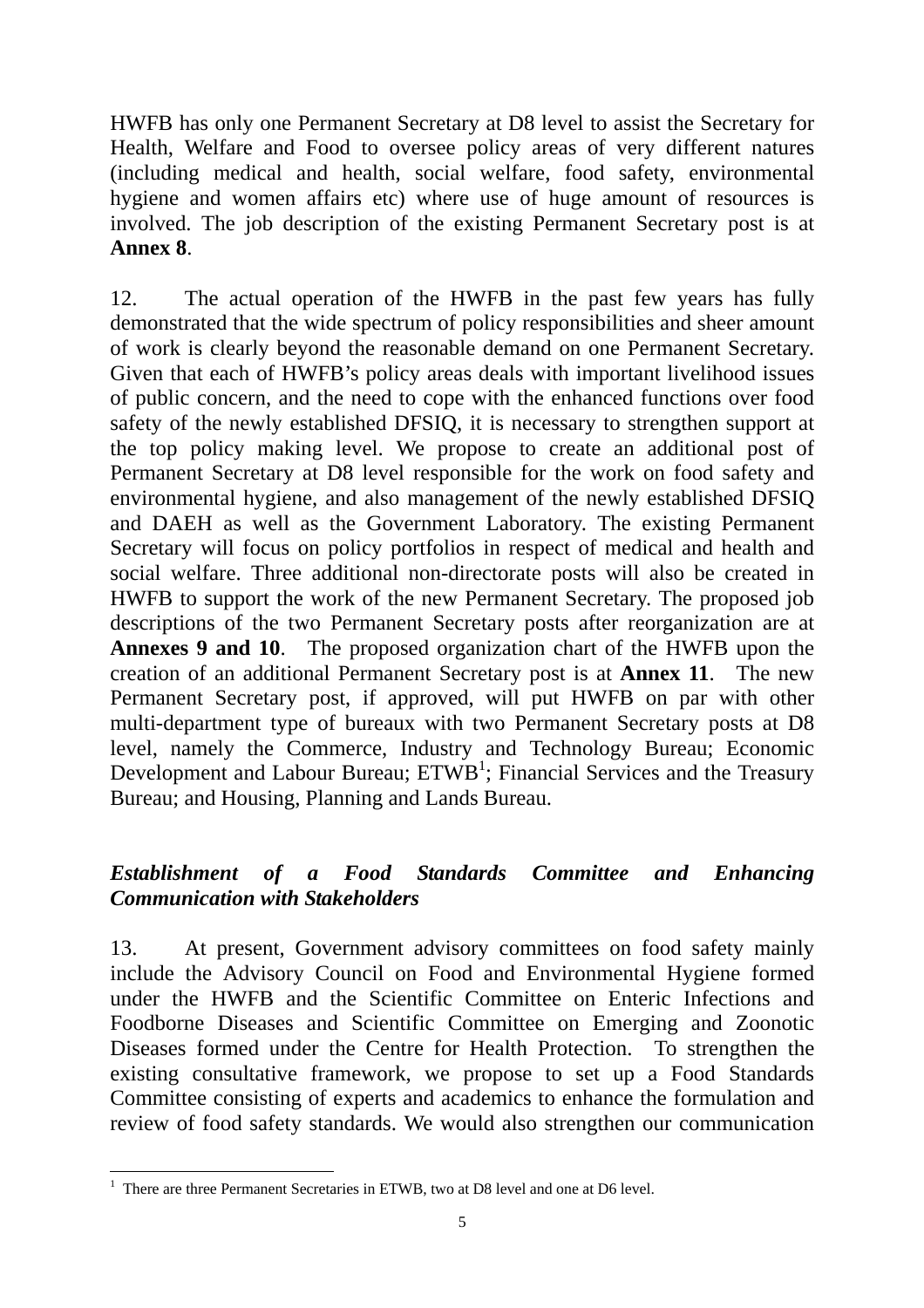and exchanges with the relevant stakeholders such as academic and professional bodies, and relevant trade organizations through various channels such as seminars/talks, meetings, newsletters, websites, etc.

# *Merger of AFCD's Country/Marine Parks and Conservation Branches with EPD*

14. The functions of the existing Country/Marine Parks and Conservation Branches of AFCD are related and complementary to the work of EPD on environmental protection. It has always been the plans of the ETWB to bring these functions under one organization after the amalgamation of policy and executive functions in respect of environmental protection. Following the successful merger of the Environment Branch of ETWB and EPD since 1 April 2005, the expanded EPD has assumed policy responsibilities on country parks and marine conservation, while the executive functions in these areas remain with AFCD. This split command is not conducive to efficiency and effectiveness in policy formulation and implementation. The natural development is therefore to merge the Country/Marine Parks and Conservation Branches of AFCD with EPD, which will integrate all the policy as well as executive functions of environmental protection and nature conservation under one roof within the policy portfolio of ETWB. It is commonplace in other jurisdictions for environmental protection and nature conservation functions to be discharged by a single organization. The proposal will also bring us in line with the international practice.

15. Upon reorganization, AFCD's Deputy Director and the two Assistant Directors responsible for conservation and country/marine parks management would be transferred to the EPD. The standing arrangement to limit the promotion of the five Assistant Director and Deputy Director posts of the former AFCD to all senior professional staff in AFCD would be preserved. The organization structure of EPD after the reorganization is at **Annex 12**. The revamped EPD would have about 1 100 staff transferred from AFCD and, together with the existing staffing of about 1 600, form an expanded department with some 2 700 staff (including a Permanent Secretary / Director at D6 level, five Deputy Directors at D3 level, nine Assistant Directors at D2 level and 22 directorate officers at D1 level).

# **FINANCIAL IMPLICATIONS**

16. The re-organization plan will require a net increase of four directorate posts, namely –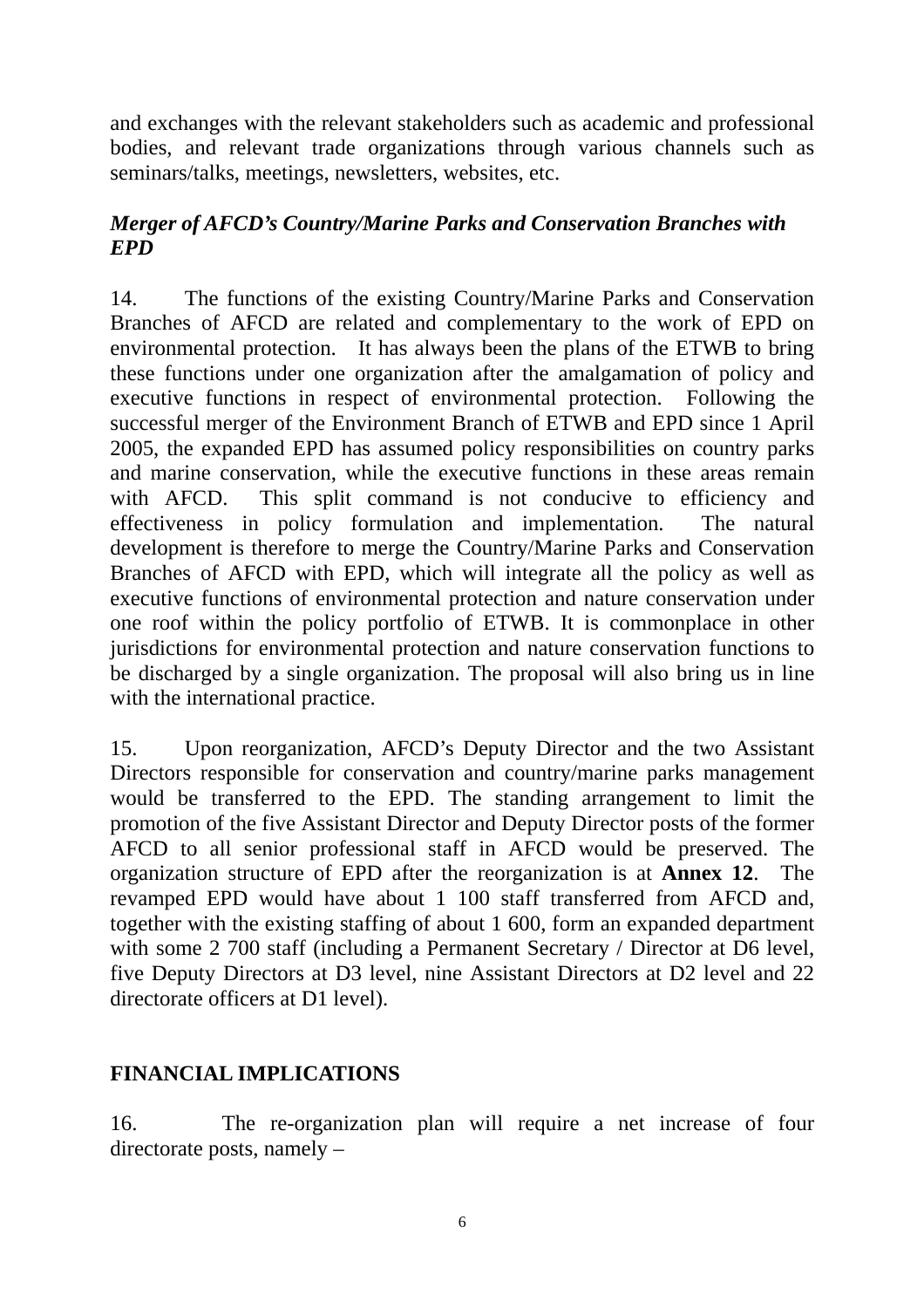- (a) one Permanent Secretary (D8) in HWFB;
- (b) one Assistant Director (AOSGC at D2) in DFSIQ; and
- (c) two Principal Medical Officers (D1) in DFSIQ.

We will be upgrading one Deputy Director (D3) post in FEHD to D4 level as Controller, CFS in DFSIQ. A total of 225 additional non-directorate posts will also be created in the DFSIQ, Government Laboratory and HWFB to support the work of the re-organized food regulatory framework.

17. The total additional recurrent expenditure required will be about \$150 million per annum. The organizational changes in DAEH and EPD will be effected through re-deployment of existing resources of the bureaux concerned.

# **WAY FORWARD**

18. As the reorganization exercise involves introducing legislative amendments to transfer the statutory powers and functions from the existing AFCD and FEHD to the two new departments and EPD, we have commenced the drafting of the Bill for the purpose. As we would like to establish the new DFSIQ by the end of April 2006, we hope to be able to introduce the Bill into LegCo before the end of 2005.

19. We hope Members would support our revised reorganization plan described above so that we could proceed with the reorganization exercise as planned. We would need to further brief and thoroughly consult staff involved in the exercise and other key stakeholders of the details of the revised reorganization plan, following which we would submit the relevant proposals to the LegCo Establishment Sub-committee and Finance Committee for approval. Members would appreciate the tight timeframe but we are prepared to expedite action in response to the community's expectation to improve our food safety infrastructure and mechanism.

**Health, Welfare and Food Bureau Environment, Transport and Works Bureau November 2005**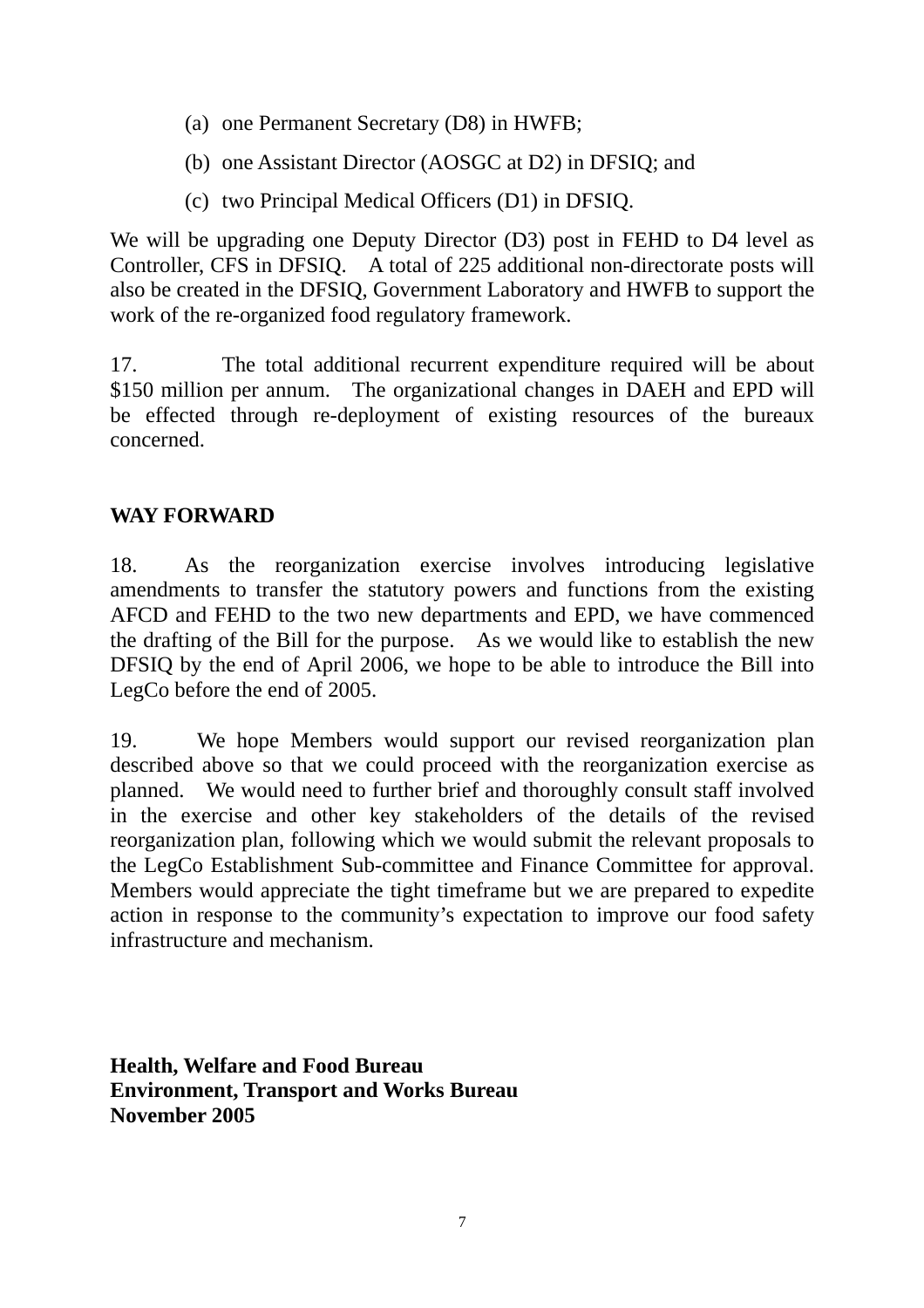# **Job Description for Deputy Director (Food and Public Health)**

| Post title | Deputy Director (Food and Public Health)                          |
|------------|-------------------------------------------------------------------|
| Rank       | : Deputy Director of Health $(D3)$                                |
|            | <b>Responsible to:</b> Director of Food and Environmental Hygiene |

- 1. To plan and direct the implementation of policies on food safety control, veterinary public health and pest control; and to set standards having regard to research results and practical experience;
- 2. To make policy and legislative proposals in the light of operational experience on food safety control, veterinary public health and pest control;
- 3. To oversee surveillance at various points of the food supply chain to ensure food are fit for human consumption and to ensure appropriate and speedy response to food incidents;
- 4. To oversee the assessment of health risks on the food safety front and devise a strategy on how best these can be communicated to the industry and the community as a whole;
- 5. To liaise with local and international organizations, academics, medical professionals and trades to foster the best application of established policies in the light of the changing environment;
- 6. To provide professional input to public health education programmes on food safety; and
- 7. To attend meetings of Legislative Council Panels and the Advisory Council on Food and Environmental Hygiene as needed.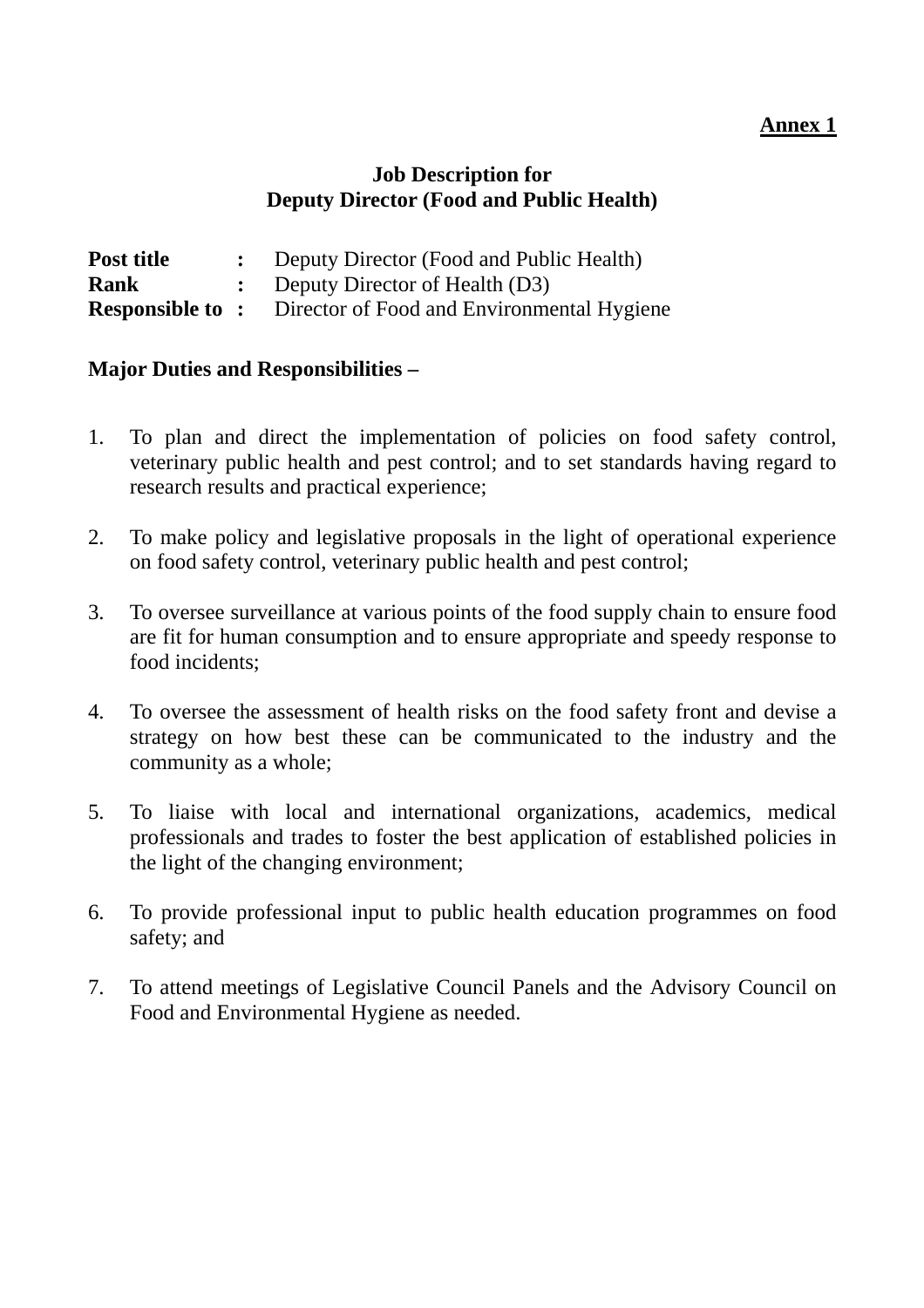# **Proposed Job Description for Controller, Centre for Food Safety**

**Post title : Controller, Centre for Food Safety Rank** : **Controller** (D4) **Responsible to: Director of Food Safety, Inspection and Quarantine** 

- 1. To advise the Director of Food Safety, Inspection and Quarantine in the formulation, development and review of strategies for effective food safety control in Hong Kong;
- 2. To be responsible for the overall management of the Centre for Food Safety;
- 3. To oversee all regulatory functions over food, live food animals and poultry, vegetables, fish/seafood and slaughterhouse management;
- 4. To formulate comprehensive veterinary public health protection plans and oversee the licensing of livestock and marine culture farms; the development of regular inspection and audit programmes to live animal and fish farms as well as meat and food processing plants in the Mainland and overseas;
- 5. To establish and maintain an active network with local stakeholders, Mainland and international food safety, veterinary and public health organizations as well as academics, medical professionals and experts in the field in promoting effective food safety control;
- 6. To undertake co-ordination and support the Director of Food Safety, Inspection and Quarantine in high level negotiation work with other government departments/agencies, senior echelons of Mainland and overseas Governments, food and veterinary authorities on food safety matters;
- 7. To make policy and legislative proposals in the light of operational experience on food safety control;
- 8. To oversee the assessment of health risks on the food safety front and development of food standards and communication strategies for dissemination to the industry and the community;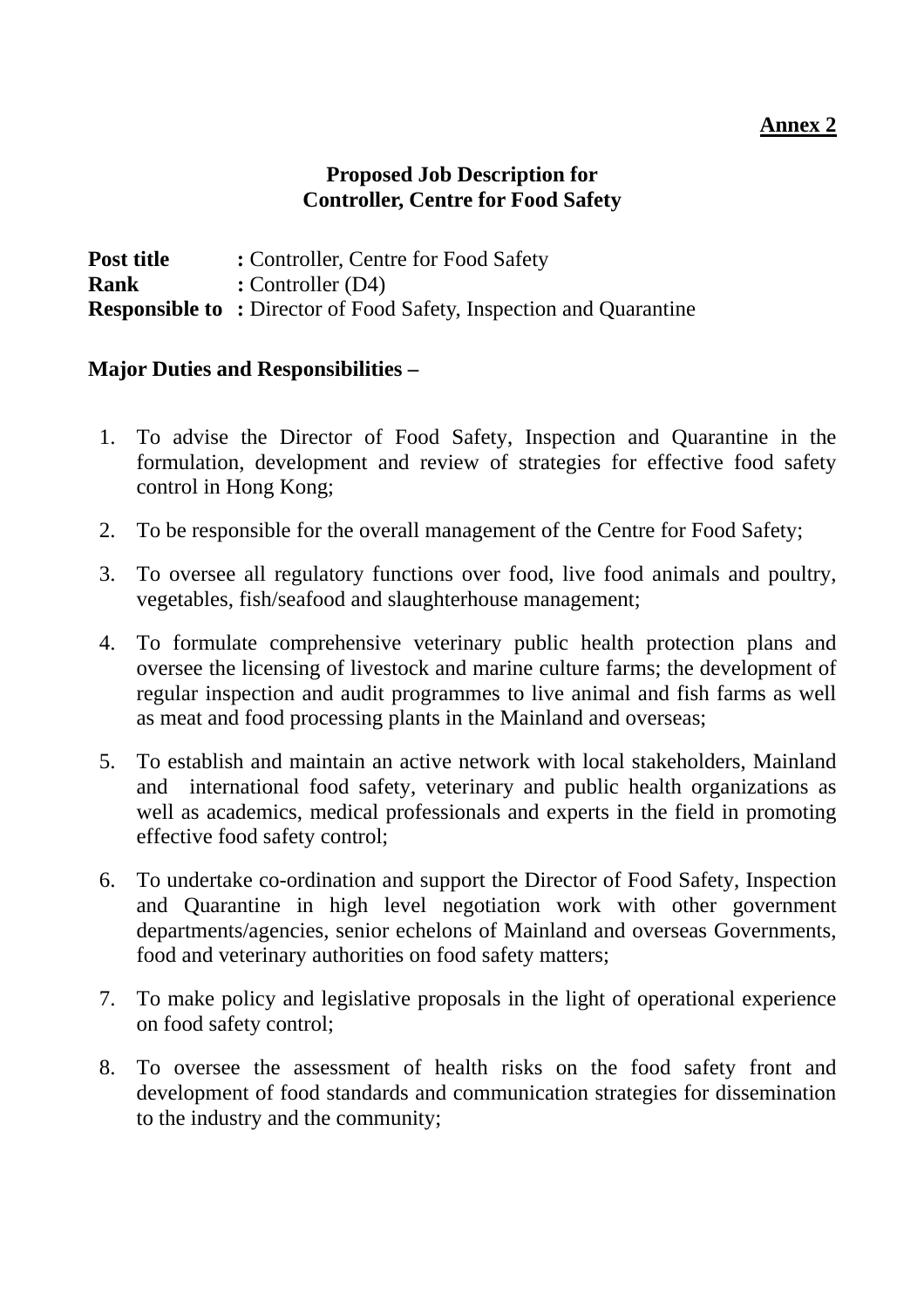- 9. To oversee surveillance and control at various points of the food supply chain to ensure food are fit for human consumption; and
- 10. To provide professional input to public health education programmes on food safety.
- 11. To attend meetings of the Legislative Council Panels and Advisory Council on Food and Environmental Hygiene as needed.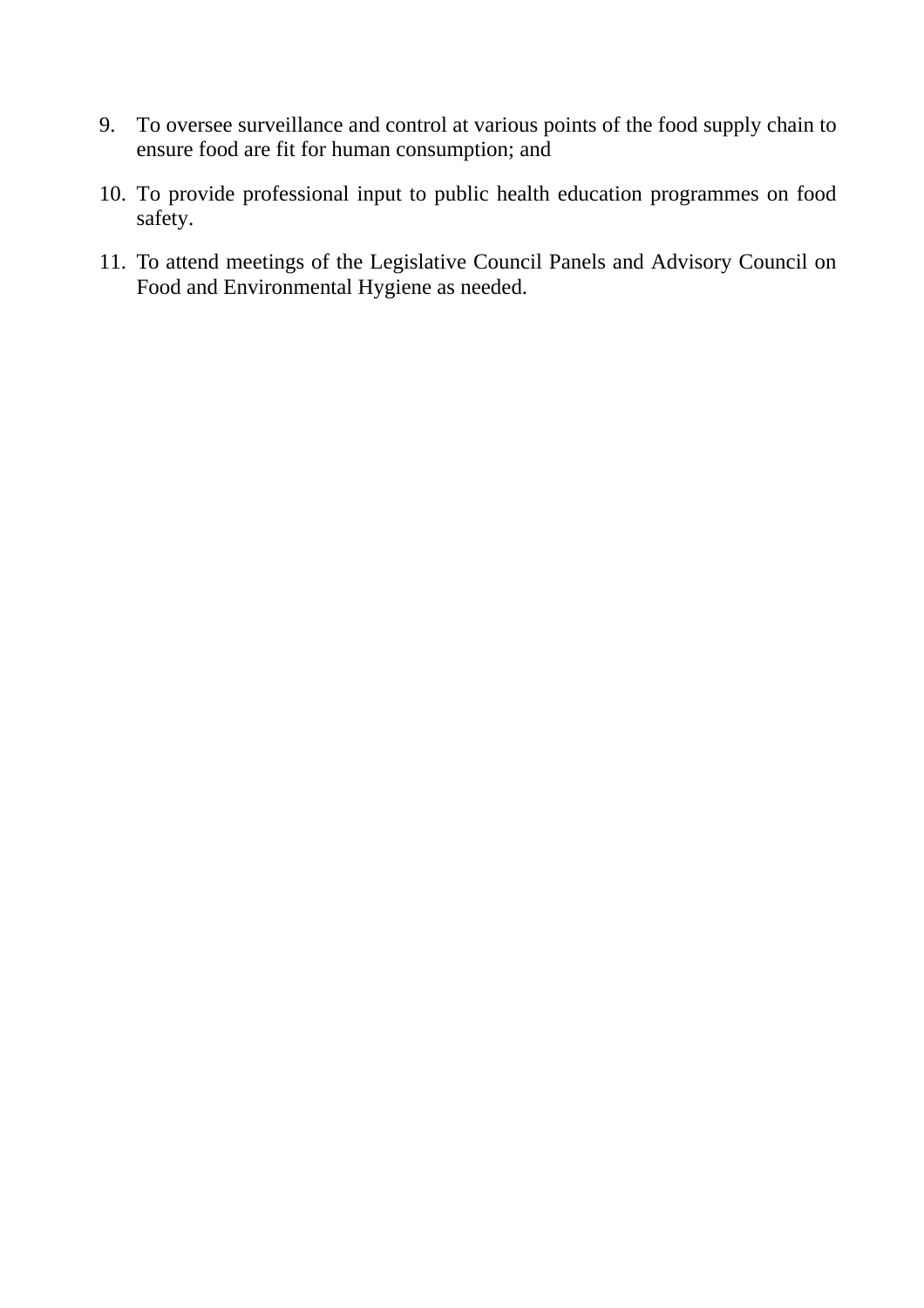# **Organization Structure of the Department of Food Safety, Inspection and Quarantine**

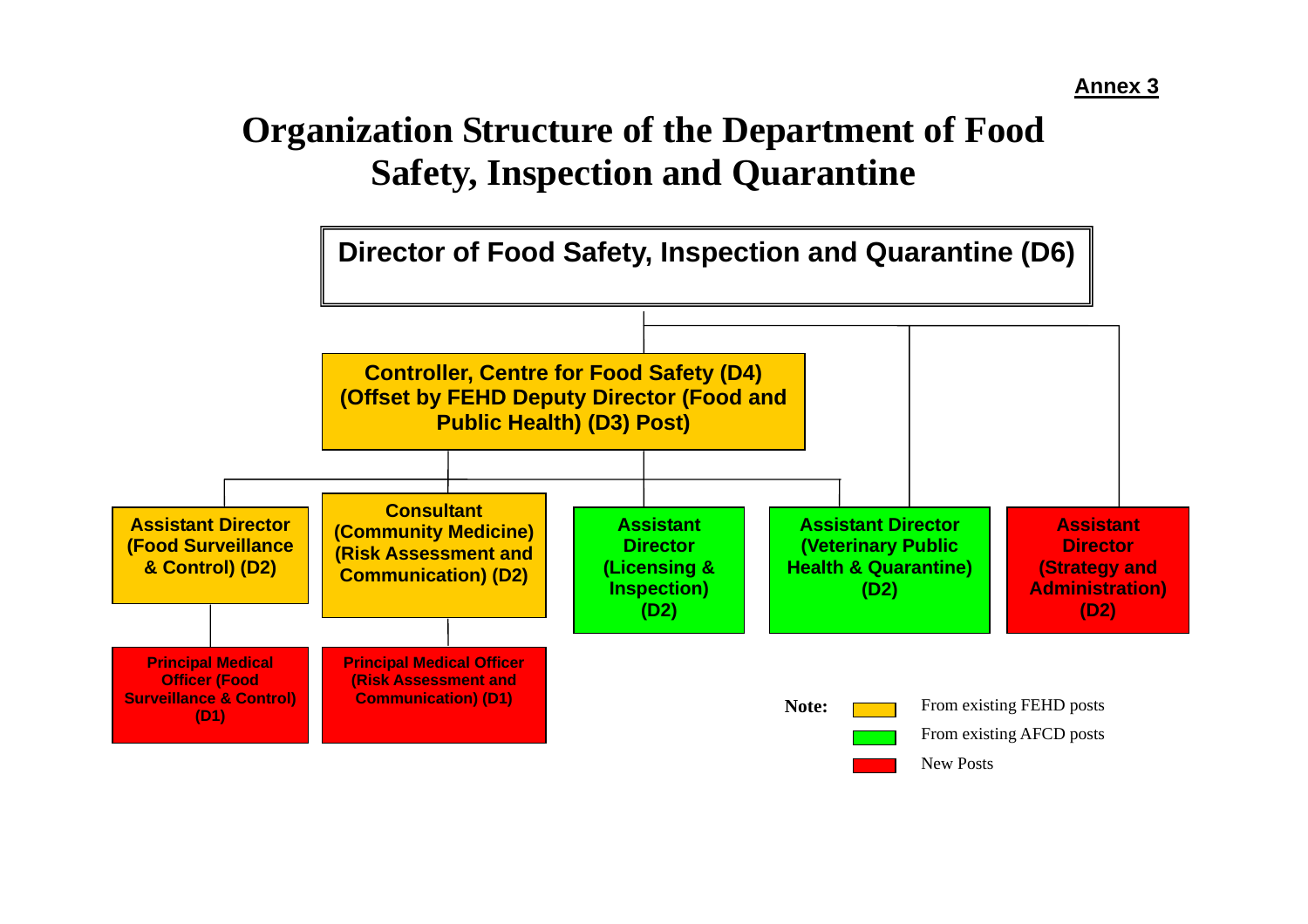# **Proposed Job Description for Assistant Director (Strategy and Administration) (D2)**

| Post title  | : Assistant Director (Strategy and Administration) (D2)                   |
|-------------|---------------------------------------------------------------------------|
| <b>Rank</b> | : Administrative Officer Staff Grade C (D2)                               |
|             | <b>Responsible to: Director of Food Safety, Inspection and Quarantine</b> |

- 1. To keep under review legislation and policies related to food safety, veterinary public health and quarantine matters related to non-food animals and plants, and formulate proposals to meet the changing needs of the community;
- 2. To coordinate departmental input for Legislative Council related business;
- 3. To supervise secretariat support for boards and committees under the department;
- 4. To direct and supervise work relating to accounts and personnel management (including recruitment, appointments, promotion, conditions of service, discipline, establishment control, staff relations/welfare, etc);
- 5. To administer various departmental services including office accommodation, office organization and procedures, supplies, green and record management, occupational safety, uniforms, enquiry hotlines, access to information by the public, etc;
- 6. To oversee the departmental machinery for dealing with staff complaints and complaints received from the public;
- 7. To supervise the planning of capital works projects, including the establishment of project scope and schedule of accommodation; scrutinizing layout plans and costings; preparing project planning papers; and monitoring the implementation of projects;
- 8. To advise on the effect of land use and town planning proposals on departmental facilities/projects;
- 9. To supervise the work of the Translation and Interpretation Section; Media and Information Unit; and the Information Technology Unit; and
- 10. To attend meetings of the Legislative Council Panels and Advisory Council on Food and Environmental Hygiene as needed.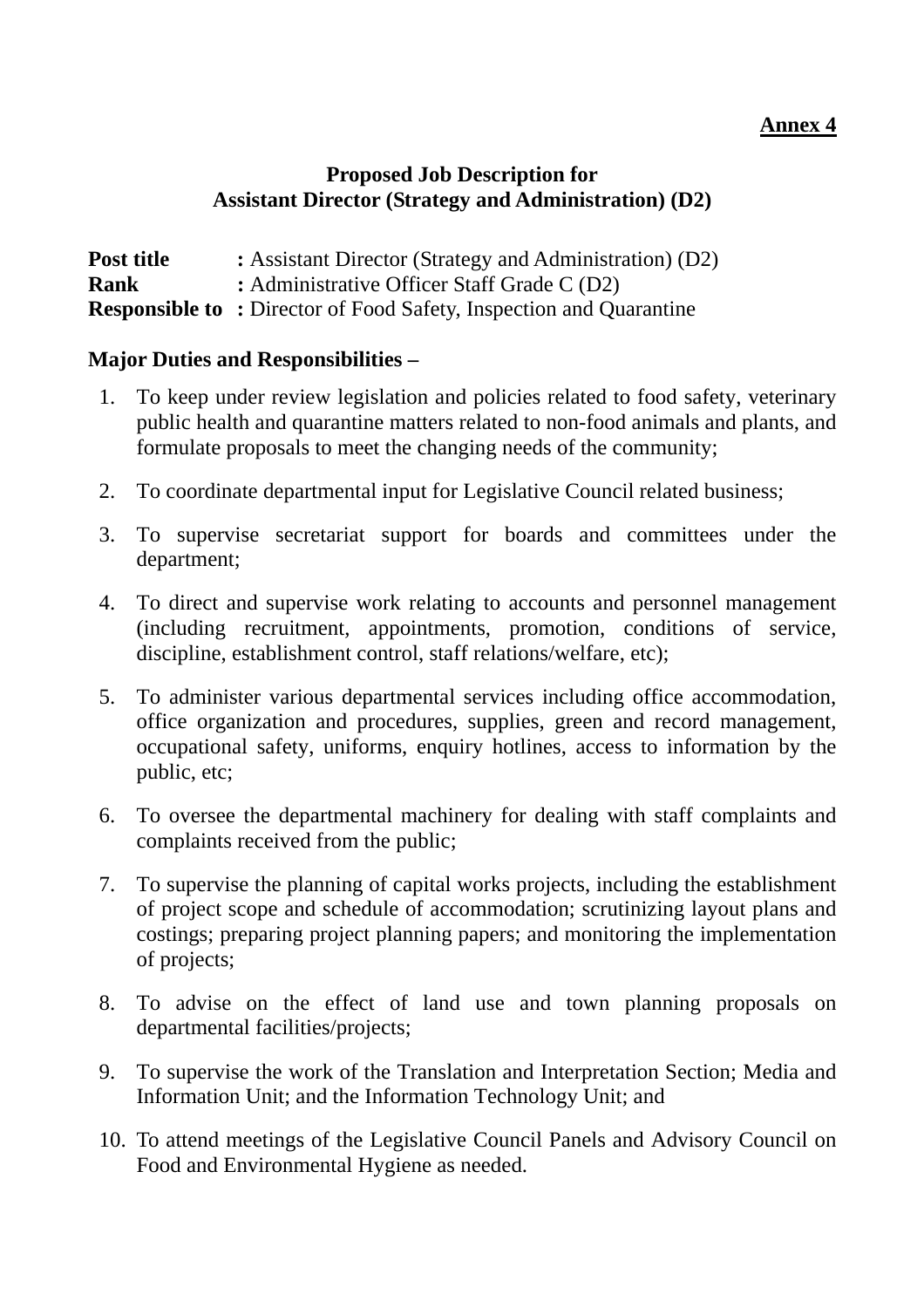# **Proposed Job Description for Principal Medical Officer (Food Surveillance and Control) (Food Surveillance and Control Branch)**

| <b>Post Title :</b>    | Principal Medical Officer (Food Surveillance and Control) |
|------------------------|-----------------------------------------------------------|
| <b>Rank:</b>           | Principal Medical and Health Officer (D1)                 |
| <b>Responsible to:</b> | <b>Assistant Director (Food Surveillance and Control)</b> |

- 1. To devise and coordinate the implementation of risk management strategies and public health measures for food incidents and food safety crisis;
- 2. To assist Assistant Director (Food Surveillance and Control) in the formulation and review of food safety control measures, guidelines and programmes using local epidemiological information as well as other sources of data and intelligence;
- 3. To plan and coordinate departmental initiatives on the investigation, control and management of food incidents;
- 4. To collaborate with the Mainland and overseas food authorities, international food agencies, the local food trade and other government departments and agencies to ensure effective management of food incidents;
- 5. To oversee the planning, implementation and coordination, including inter-departmental and international liaison, of operational plans and emergency measures related to food incidents;
- 6. To work with Risk Assessment and Communication Branch to devise, implement and coordinate risk communication strategy in the management of food incidents and crisis;
- 7. To represent the Department in meetings related to food incidents and food safety crisis; and
- 8. To assist and support Assistant Director (Food Surveillance and Control) in the administration of the Food Surveillance and Control Branch.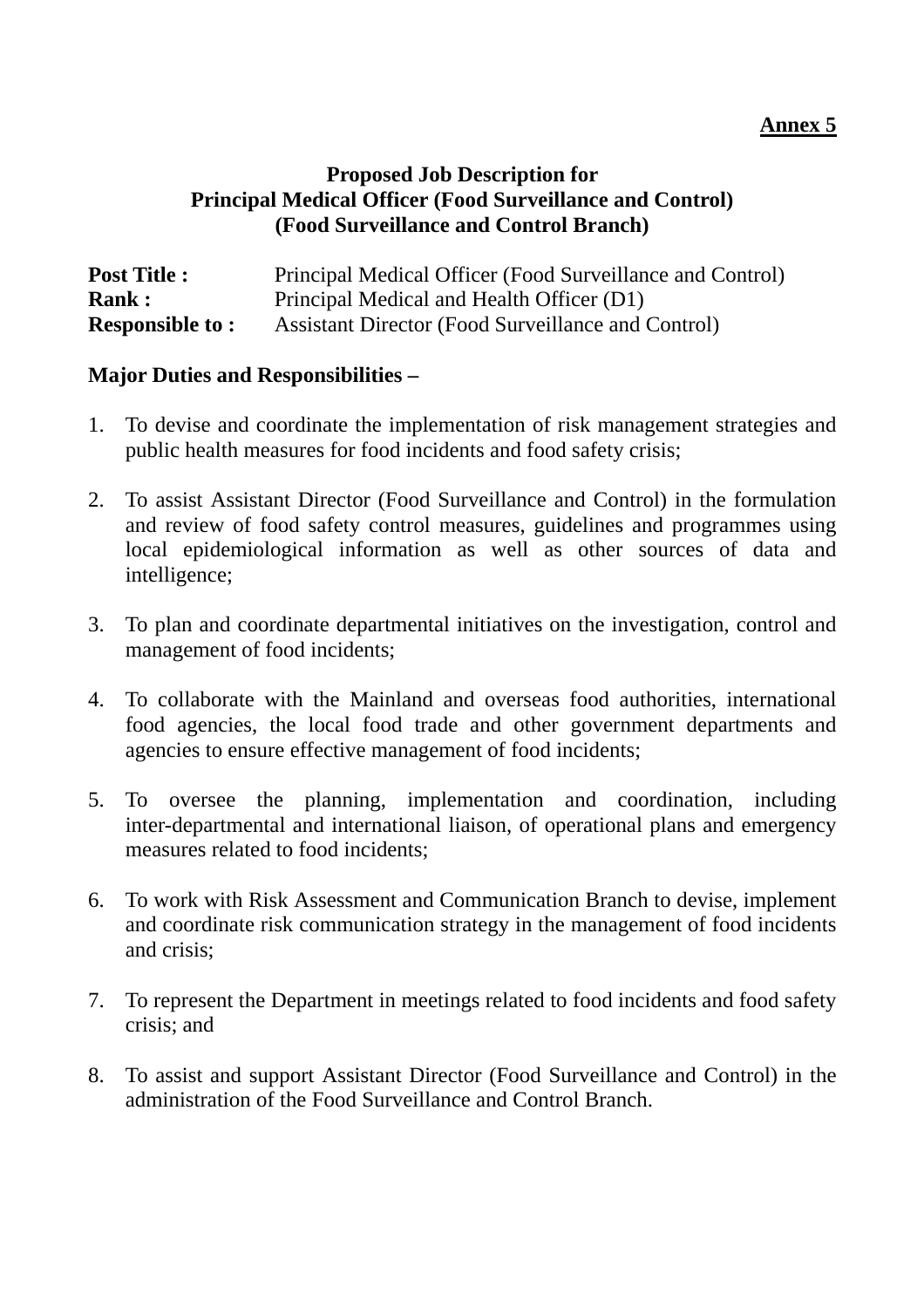#### **Proposed Job Description for Principal Medical Officer (Risk Assessment and Communication) (Risk Assessment and Communication Branch)**

| <b>Post Title</b> | : Principal Medical Officer (Risk Assessment and                             |
|-------------------|------------------------------------------------------------------------------|
|                   | Communication)                                                               |
| Rank              | : Principal Medical and Health Officer (D1)                                  |
|                   | <b>Responsible to</b> : Consultant (Community Medicine) (Risk Assessment and |
|                   | Communication)                                                               |

- 1. To formulate risk communication strategies to address the concerns of the community over food safety, working together with the risk managers in the event of food incidents and crises;
- 2. To develop proactive and effective risk communication partnership with major stakeholders and the medias;
- 3. To map out and prioritize risk assessment plans to meet the needs of the risk managers in addressing food safety problems in the local and international arenas;
- 4. To oversee the conduct of newly introduced risk communication programmes and activities such as the monthly Risk Communication Digest, risk perception of food-related hazards seminars, etc.;
- 5. To oversee the conduct of risk assessment studies and to ensure that they are carried out in a coordinated manner;
- 6. To provide professional and logistic support to new programmes including food consumption database, exposure assessment computer system, total diet studies, nutrition risk assessment studies;
- 7. To provide professional input to other government bureaus and departments regarding food safety issues in meeting international obligations, e.g. Stockholm Convention and Cartagena Biosafety Protocol, and addressing local public health concerns;
- 8. To build up the capacity of the Centre and stakeholders with respect to risk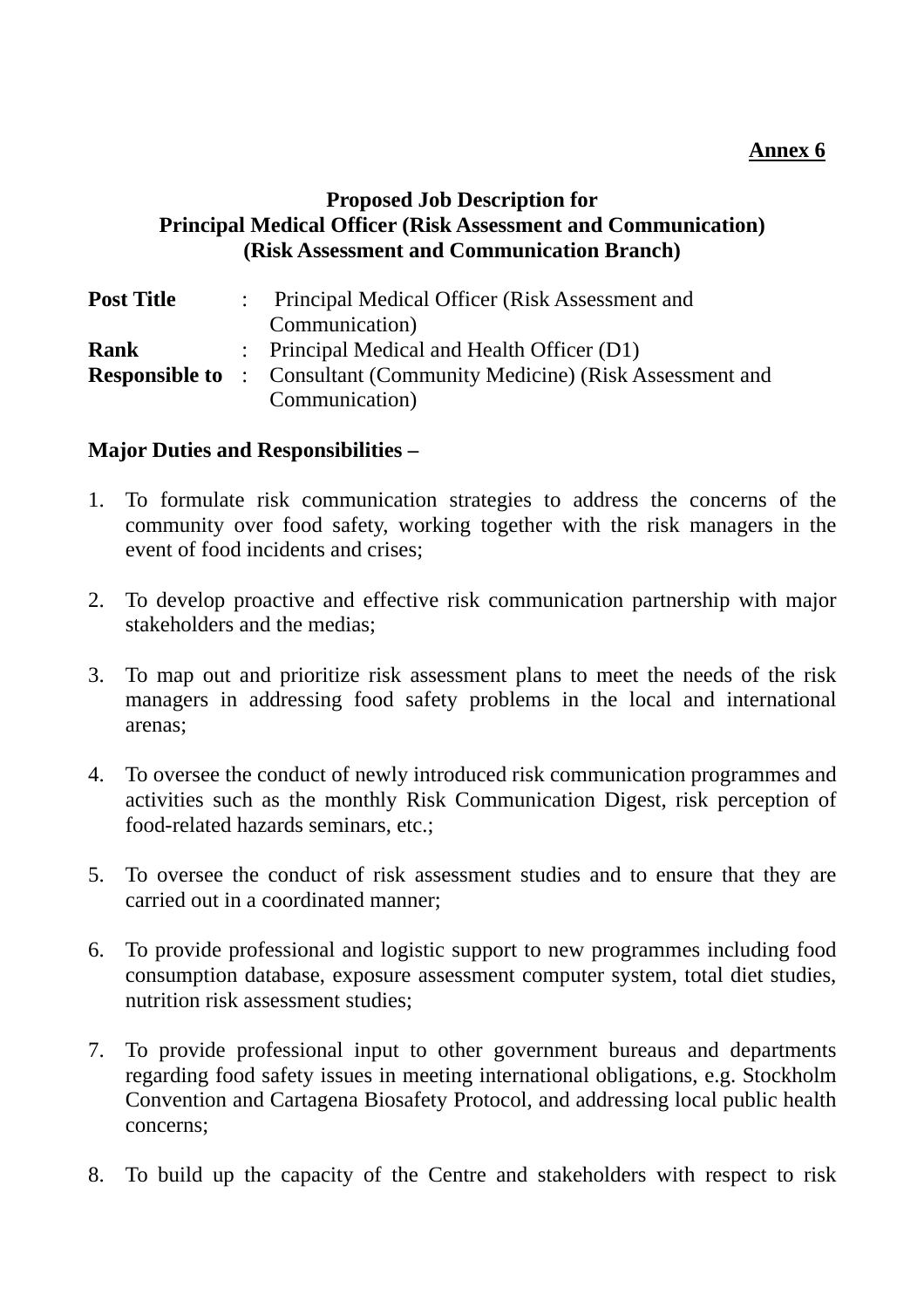assessment and risk communication;

- 9. To liaise with national and international counterparts in relation to his duties; and
- 10. To assist and support Consultant (Community Medicine) (Risk Assessment and Communication) in the administration of the Risk Assessment and Communication Branch.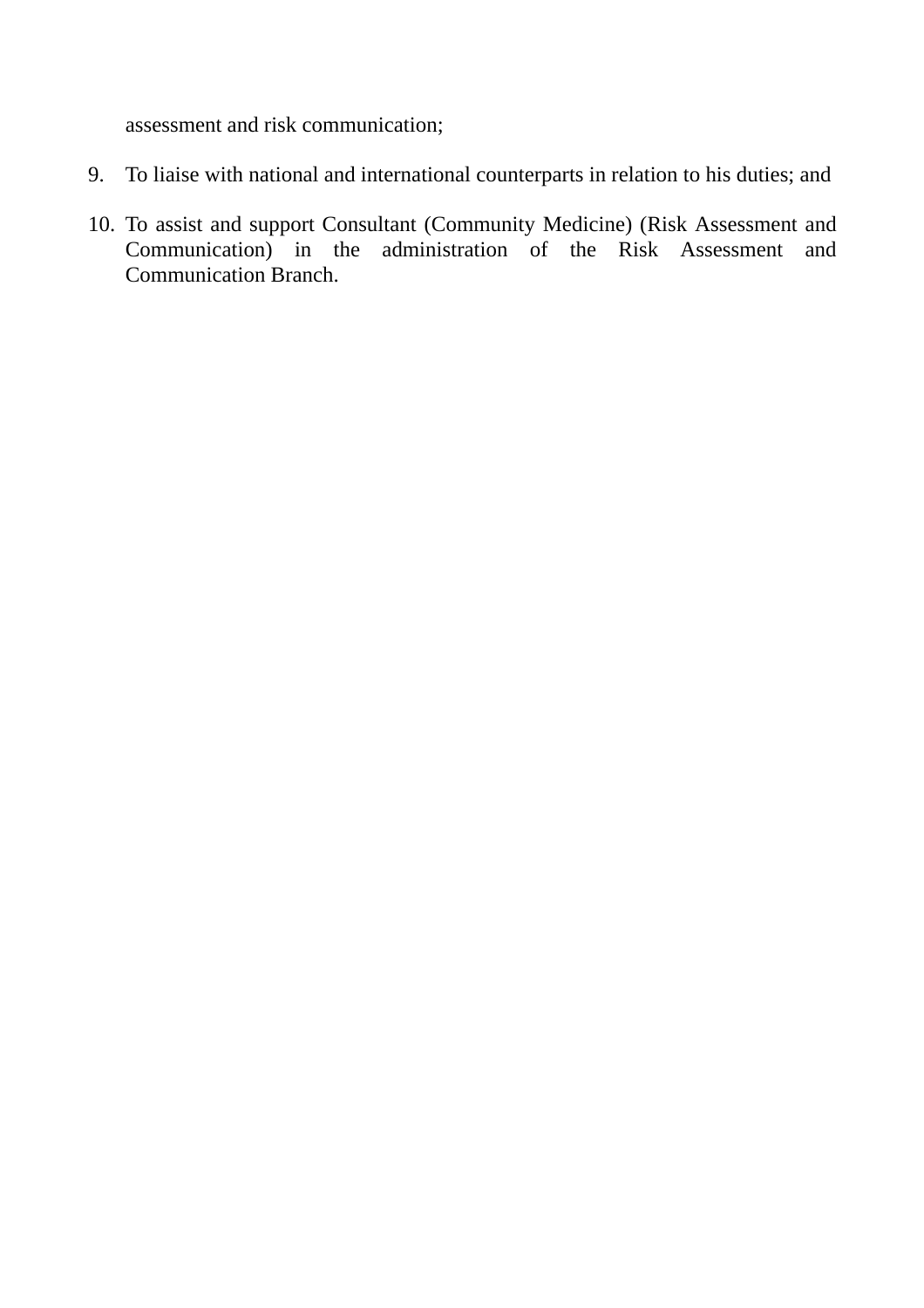# **Organization Structure of the**

**Department of Agriculture and Environmental Hygiene**

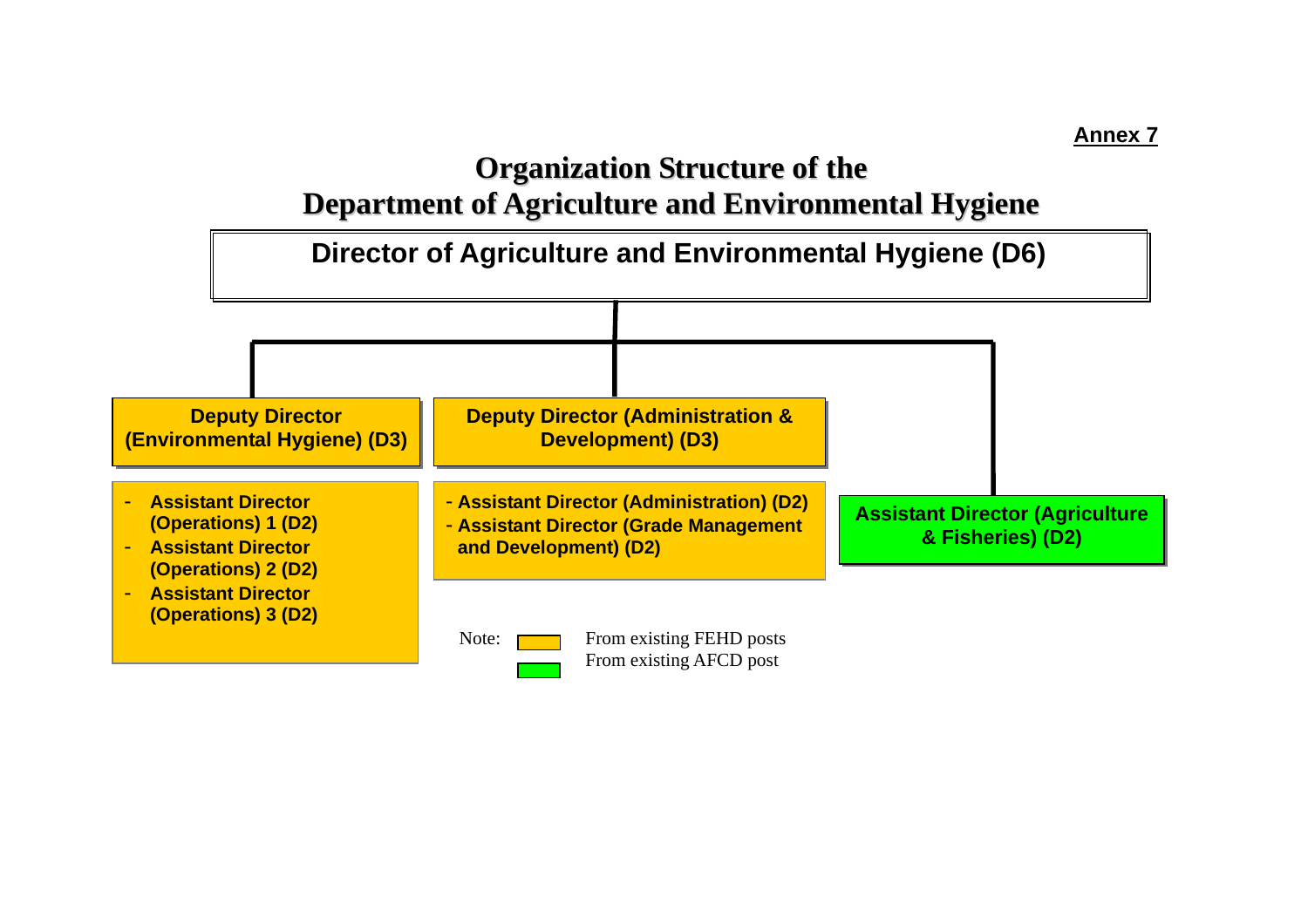# **Job Description Permanent Secretary for Health, Welfare and Food**

| Post title  | : Permanent Secretary for Health, Welfare and Food (D8)               |
|-------------|-----------------------------------------------------------------------|
| <b>Rank</b> | : Administrative Officer Staff Grade A1 (D8)                          |
|             | <b>Responsible to</b> : Secretary for Health, Welfare and Food (SHWF) |

- 1. To assist SHWF in formulating, co-ordinating and implementing policies on medical, health, social welfare, women's interests, agriculture, fisheries, food safety, veterinary public health and environmental hygiene;
- 2. To support SHWF in explaining policies, in securing support of the public and Legislative Council (LegCo), and in dealing with LegCo business;
- 3. To support SHWF in ensuring ongoing and new initiatives under Chief Executive's Policy Address are taken forward and completed within specified timeframes;
- 4. To lead and coordinate Government's preparation for and response to major health and food incidents and disease outbreaks;
- 5. To steer Interdepartmental Action Coordinating Committee in preparedness, protection and publicity programmes in the fight against infectious diseases such as SARS and avian influenza;
- 6. To support SHWF in risk communication matters including public education strategies and dissemination of information;
- 7. To support SHWF in networking and liaison work with the Mainland and overseas food authorities to keep abreast of food safety development, and to foster co-operation in respect of medical, health, welfare and women matters with counterparts in the Mainland and other territories;
- 8. To support SHWF in international and Mainland collaboration programmes covering research, laboratory, expert exchange etc.;
- 9. To steer and co-ordinate with the executive departments/agency including Department of Health, Hospital Authority, Social Welfare Department,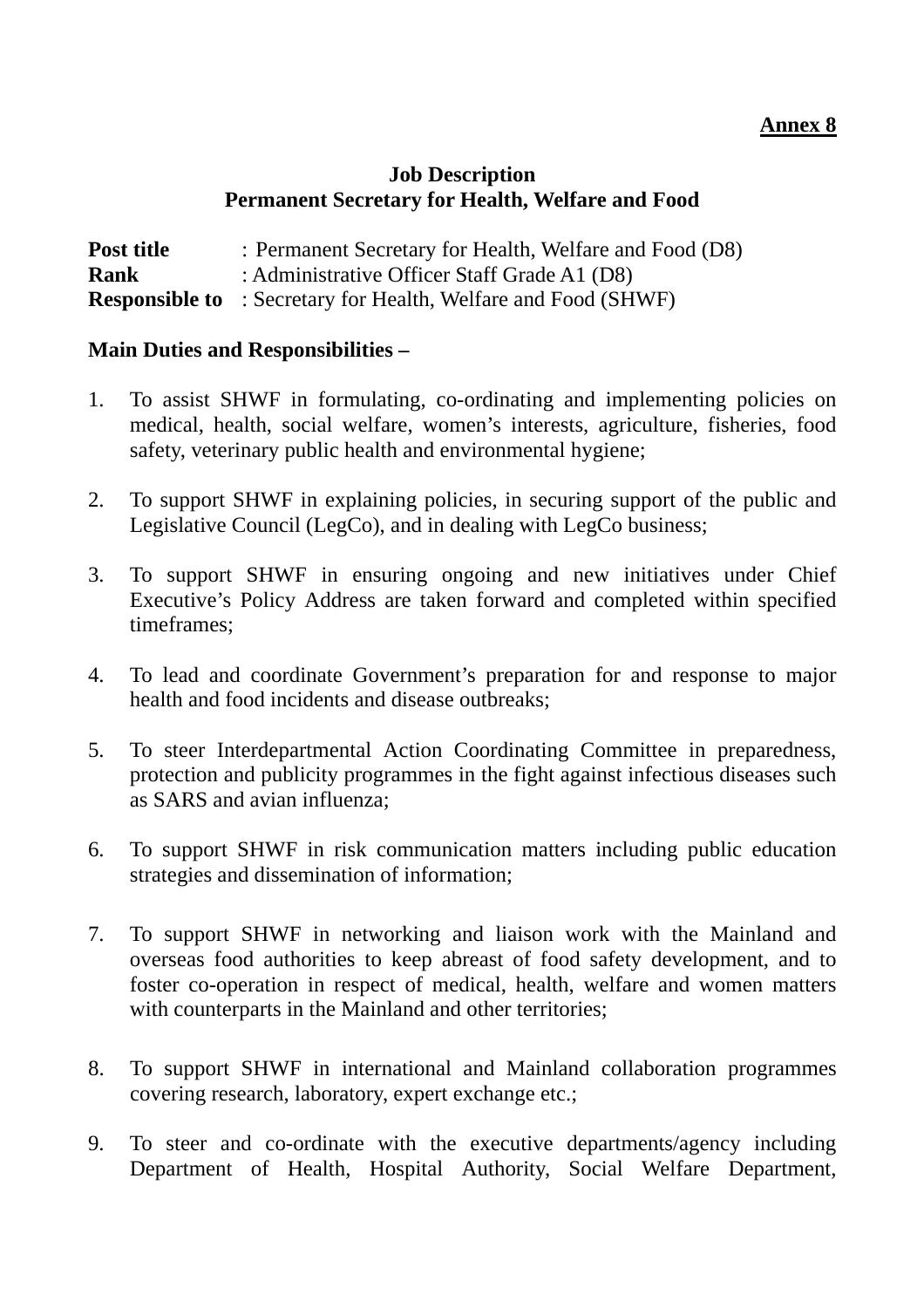Government Laboratory, Food and Environmental Hygiene Department and Agriculture, Fisheries and Conservation Department, and liaise with other concerned bureaux to achieve smooth, timely and effective implementation of the agreed policies and programmes;

- 10. To assist SHWF in acquiring and deploying resources to support the implementation of policies and delivery of services;
- 11. To monitor the needs and aspirations of the community and having regard to the funding, to undertake timely review and to generate proposals for necessary changes to the established policies and services;
- 12. To conduct organization reviews of HWFB and its departments/agency with a view to further streamlining the organizational structure and enhancing efficiency;
- 13. To uphold the reliability and professional standards in the delivery of services by the executive departments/agency;
- 14. To be the controlling officer for the expenditure head of the Bureau including Hospital Authority, i.e. Head 149 – Government Secretariat : Health, Welfare and Food Bureau (HWFB), and to ensure proper use of the financial and human resources; and
- 15. To manage civil servants and other staff in HWFB.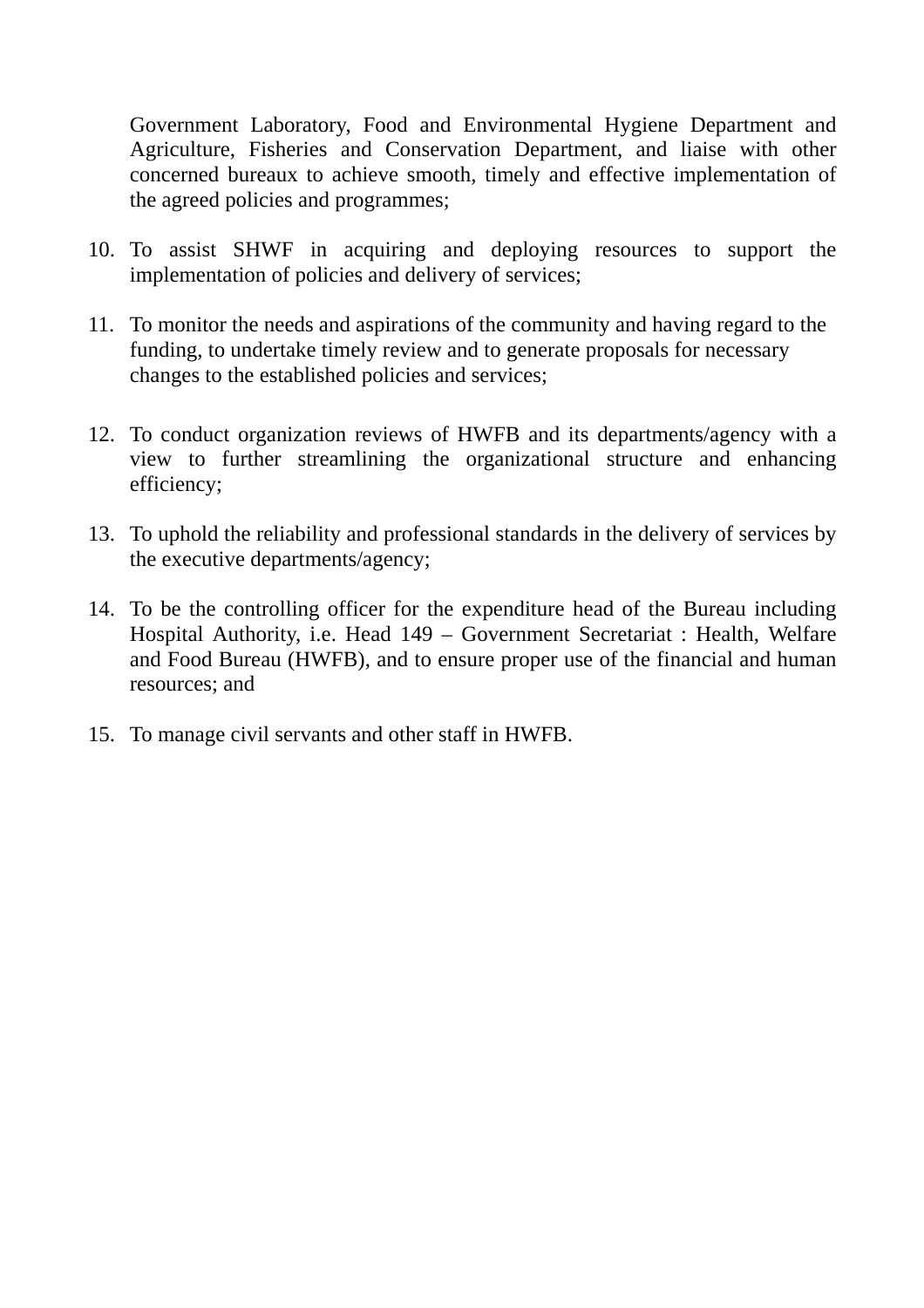# **Proposed Job Description for Permanent Secretary for Health, Welfare and Food (Food and Environmental Hygiene)**

| Post title | : Permanent Secretary for Health, Welfare and Food                    |
|------------|-----------------------------------------------------------------------|
|            | (Food and Environmental Hygiene) (D8)                                 |
| Rank       | : Administrative Officer Staff Grade A1 (D8)                          |
|            | <b>Responsible to</b> : Secretary for Health, Welfare and Food (SHWF) |

- 1. To assist SHWF in formulating, co-ordinating and implementing policies on agriculture, fisheries, food safety, veterinary public health and environmental hygiene;
- 2. To support SHWF in explaining policies, in securing support of the public and Legislative Council (LegCo), and in dealing with LegCo business;
- 3. To support SHWF in ensuring ongoing and new initiatives under Chief Executive's Policy Address are taken forward and completed within specified timeframes;
- 4. To support SHWF in risk communication matters including public education strategies and dissemination of information;
- 5. To support SHWF in networking and liaison work with the Mainland and overseas food authorities to keep abreast of food safety development;
- 6. To ensure the development of a proactive and comprehensive regulatory system to strengthen food safety; and to lead and coordinate Government response to major food incidents and veterinary public health incidents;
- 7. To steer and co-ordinate with the executive departments/agency including the Department of Food Safety, Inspection and Quarantine, Centre for Health Protection of Department of Health, Department of Agriculture and Environmental Hygiene, and Government Laboratory, and liaise with other concerned bureaux to achieve smooth, timely and effective implementation of the agreed policies and programmes;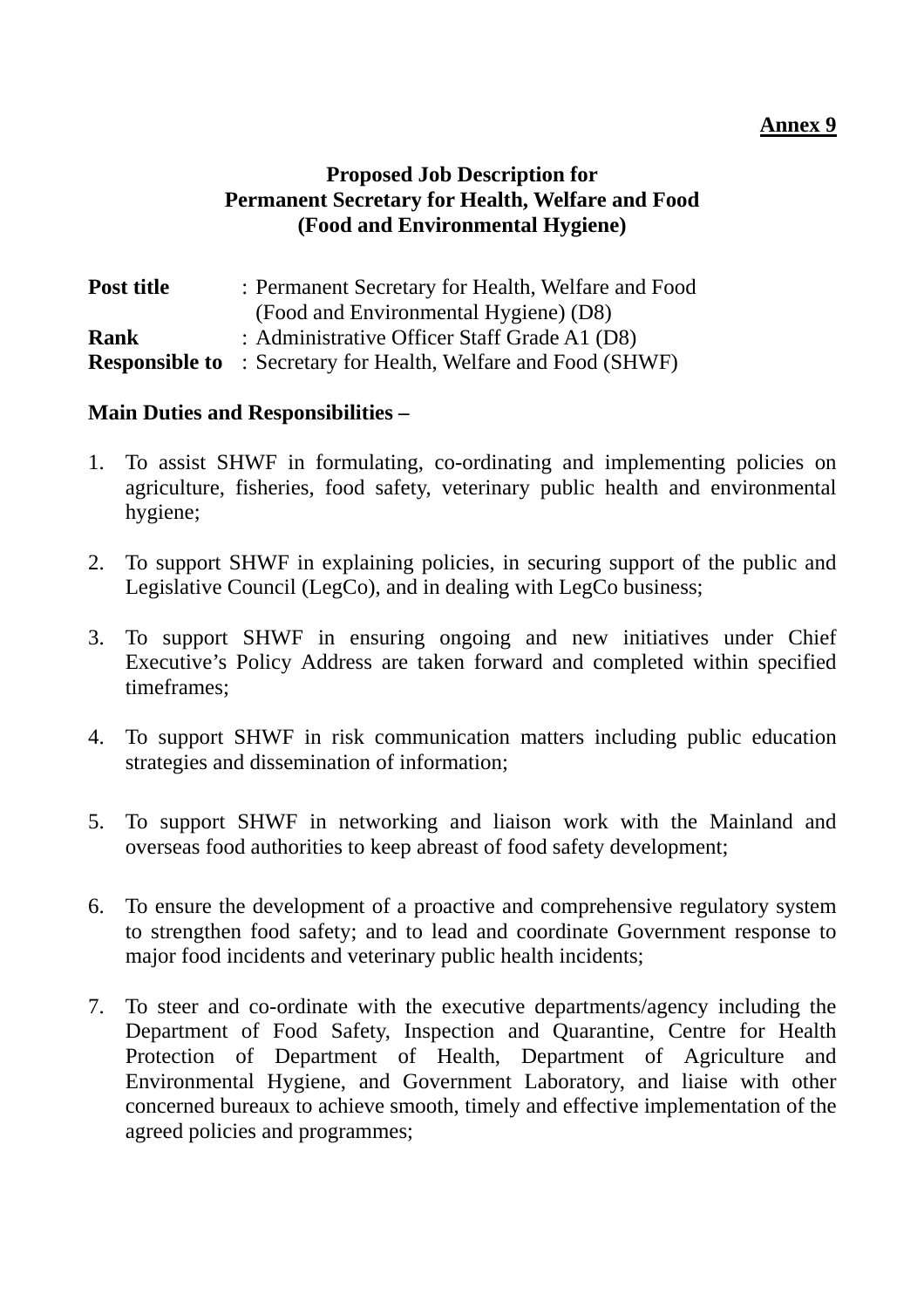- 8. To assist SHWF in acquiring and deploying resources to support the implementation of policies and delivery of services;
- 9. To monitor the needs and aspirations of the community and having regard to the fundings, to undertake timely review and to develop proposals for necessary changes to the established policies and services;
- 10. To review policies related to the provision of markets, cemeteries, columbaria and crematoria facilities to meet future demand;
- 11. To uphold the reliability and professional standards in the delivery of services by the executive departments/agencies;
- 12. To be the Controlling Officer for the expenditure head of the Food and Environmental Hygiene Branch, and to ensure proper use of the financial and human resources;
- 13. To co-ordinate overall budgetary requirement of Health, Welfare and Food Bureau (HWFB) and to advise on the overall priorities of policy agenda and initiatives; and
- 14. To manage civil servants and other staff in the Food and Environmental Hygiene Branch of HWFB.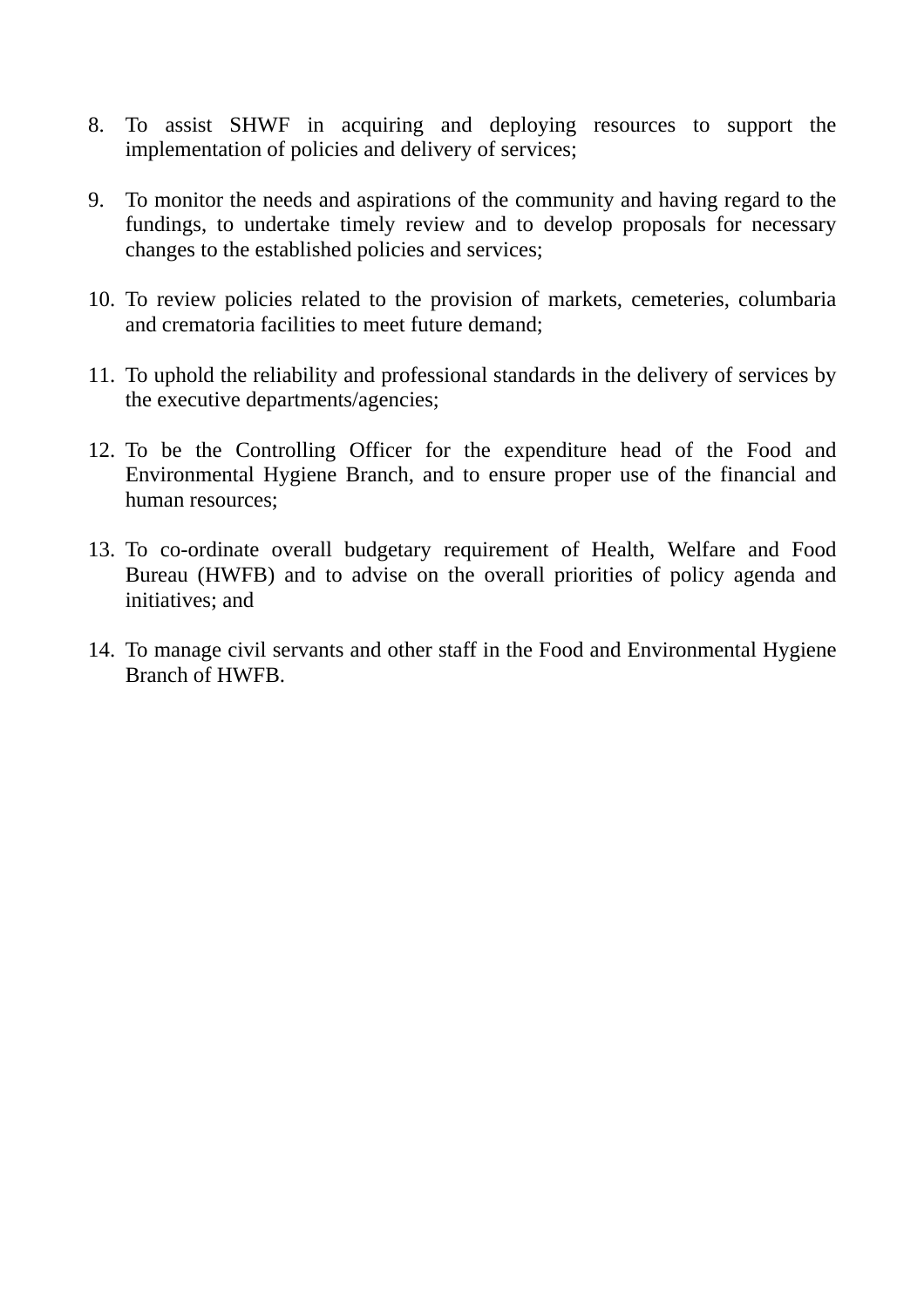# **Proposed Job Description for Permanent Secretary for Health, Welfare and Food (Health and Welfare)**

| Post title | : Permanent Secretary for Health, Welfare and Food                    |
|------------|-----------------------------------------------------------------------|
|            | (Health and Welfare) (D8)                                             |
| Rank       | : Administrative Officer Staff Grade A1 (D8)                          |
|            | <b>Responsible to</b> : Secretary for Health, Welfare and Food (SHWF) |

- 1. To assist SHWF in formulating, co-ordinating and implementing policies on medical, health, social welfare and women's interests;
- 2. To support SHWF in explaining policies, in securing support of the public and Legislative Council (LegCo), and in dealing with LegCo business;
- 3. To support SHWF in ensuring ongoing and new initiatives under Chief Executive's Policy Address are taken forward and completed within specified timeframes;
- 4. To lead and coordinate Government's preparation for and response to major health incidents and disease outbreaks;
- 5. To steer Interdepartmental Action Coordinating Committee in preparedness, protection and publicity programmes in the fight against infectious diseases such as SARS and avian influenza;
- 6. To support SHWF in risk communication matters including public education strategies and dissemination of information;
- 7. To support SHWF in networking and liaison work with the Mainland and overseas to foster co-operation in respect of medical, health, welfare and women matters with counterparts in the Mainland and other territories;
- 9. To support SHWF in international and Mainland collaboration programmes covering research, laboratory, expert exchange etc.;
- 9. To steer and co-ordinate with the executive departments/agency including Department of Health, Hospital Authority and Social Welfare Department, and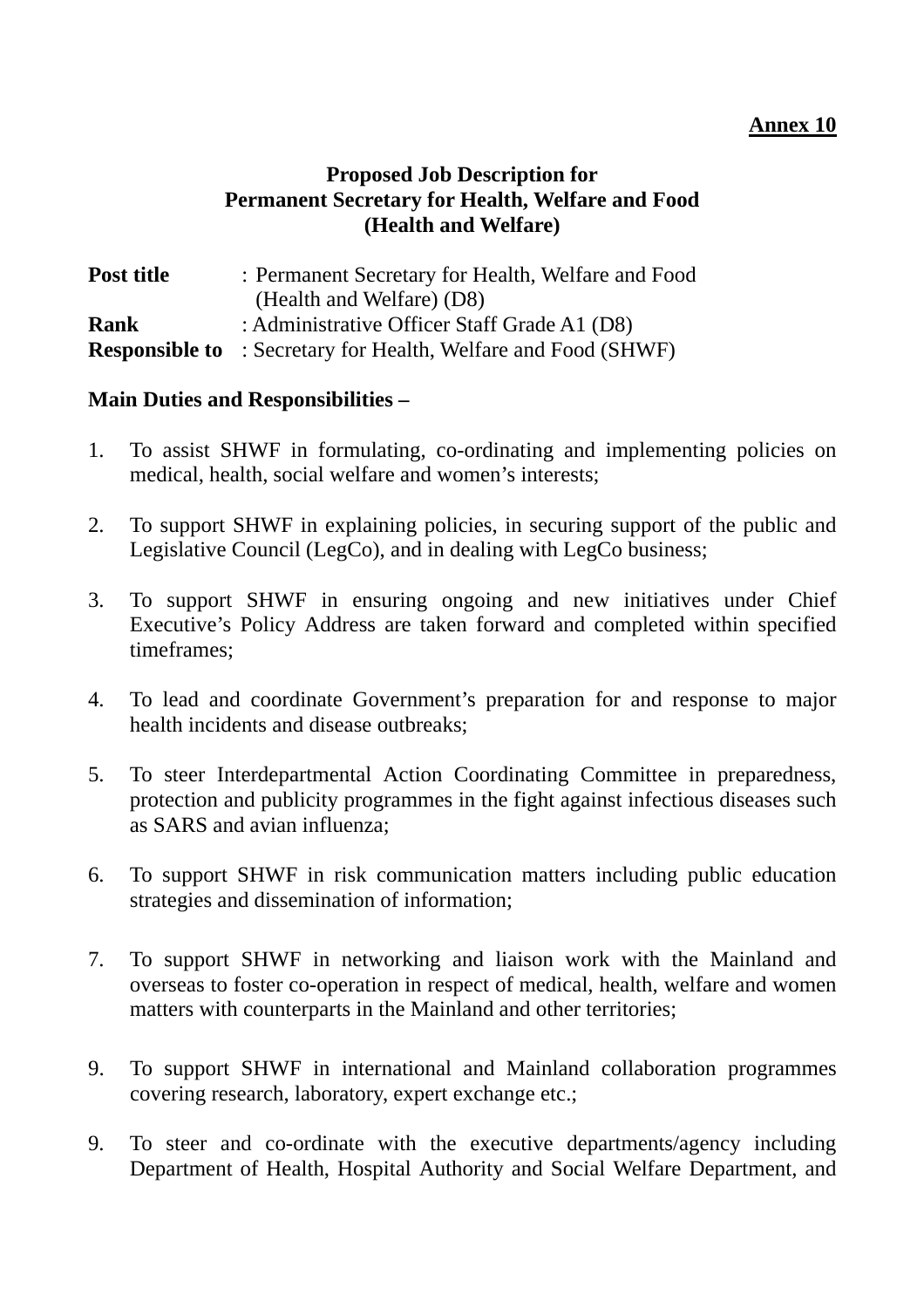liaise with other concerned bureaux to achieve smooth, timely and effective implementation of the agreed policies and programmes;

- 10. To assist SHWF in acquiring and deploying resources to support the implementation of policies and delivery of services;
- 11. To monitor the needs and aspirations of the community and having regard to the funding, to undertake timely review and to generate proposals for necessary changes to the established policies and services;
- 12. To conduct organization reviews of HWFB and its departments/agency with a view to further streamlining the organizational structure and enhancing efficiency;
- 13. To uphold the reliability and professional standards in the delivery of services by the executive departments/agency;
- 14. To be the Controlling Officer for the expenditure head of the Health and Welfare Branches of the Health, Welfare and Food Bureau (HWFB) and the Hospital Authority, and to ensure proper use of the financial and human resources; and
- 15. To manage civil servants and other staff in HWFB.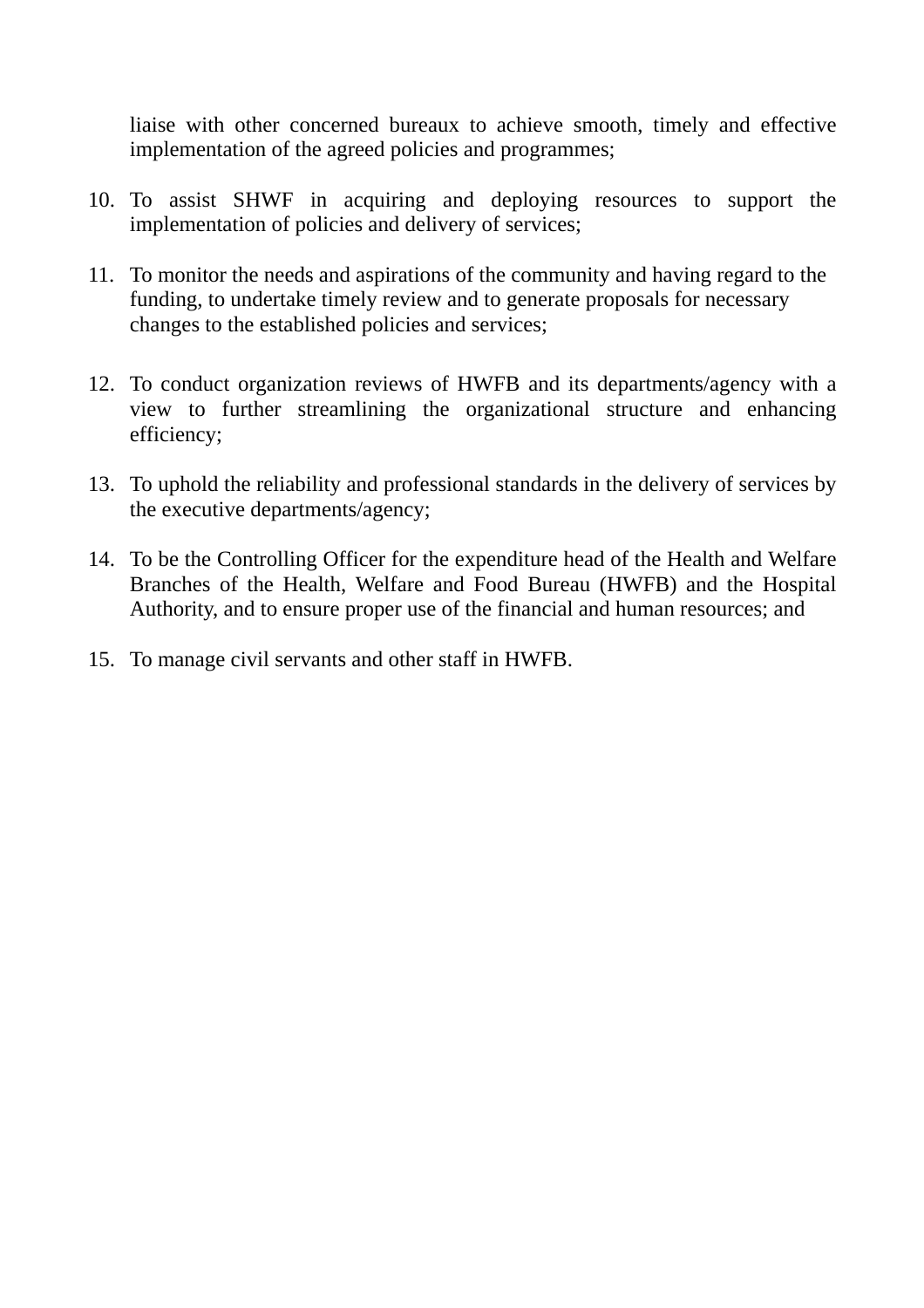